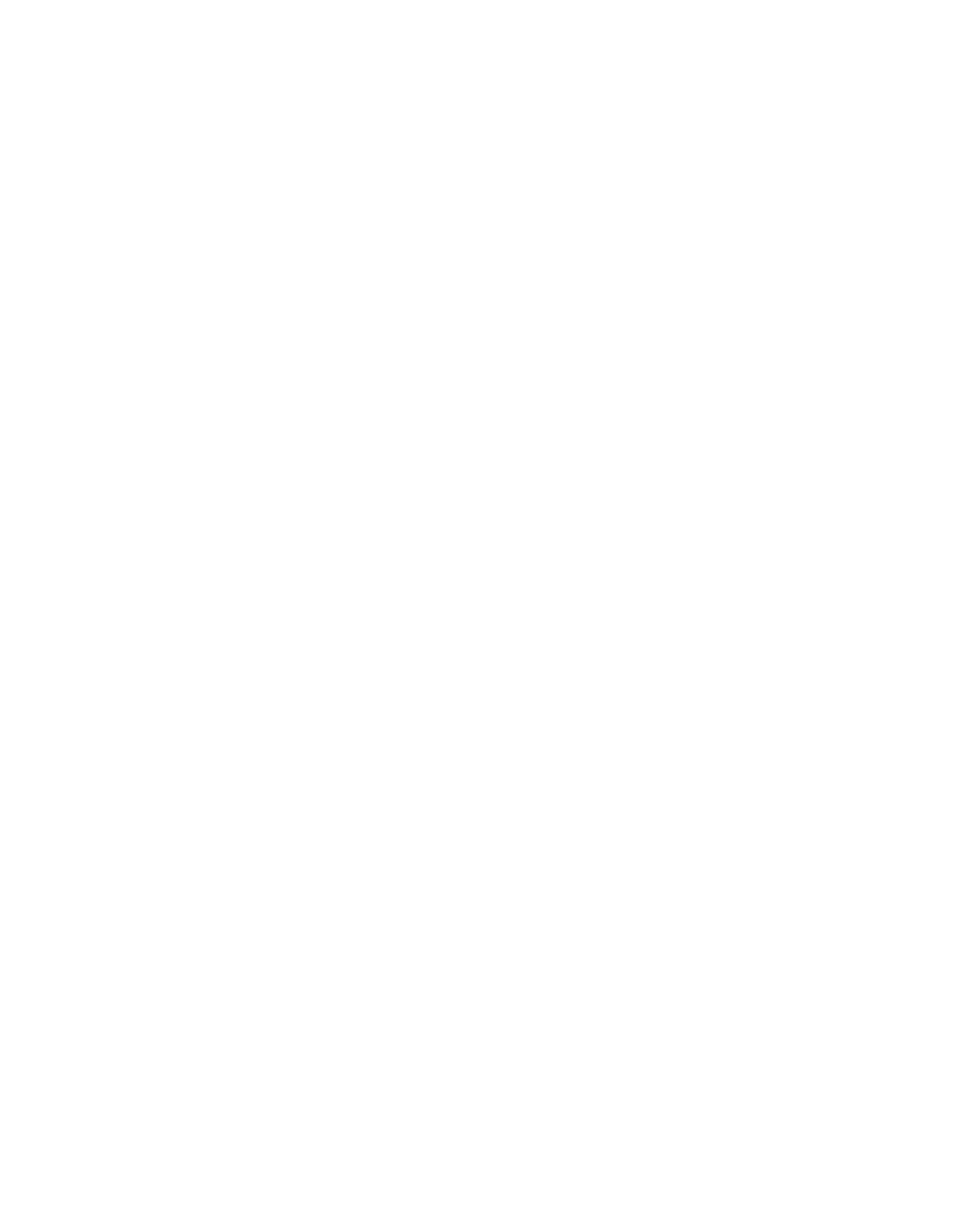helping point people in the right direction for help. Rod will do some research and then put something in the *Branch Line* about it.

### **H.3. Publications Department**

Publications Chair Gus Campagna reported that we have 4 new editors in PCR: Chuck Harmon is the *Branch Line* Editor. Gary Ray is the Sierra Division *Short Line* Editor. Dick Foster is the Redwood Division *Callboard* Editor. George Pisching is the Daylight Division *Daylight Observation* Editor.

Gus noted that we are spending ALL of our subscription money and then some on the *Branch Line*.

### **H.4. Convention Department**

Convention Department Chair Dennis Stokely provided a written report which is attached to the record copy of these minutes. He gave the following summary.

**2010**. Silver Rails - We do not yet have a final report.

**2011** The Sonoma Short Line Mini Convention has about 75 people signed up, and has not yet broken even.

**2012** Joint PNR-PCR convention in Medford, OR: The MOU is signed and Ed Liesse is the Chair and Jim Providenza is the Vice Chair.

 Jim Long handed out registration forms, and Jim Providenza gave a brief description. The convention will end Saturday night due to travel distances for people to come home Sunday. Therefore the PCR Breakfast/Business Meeting will be Saturday morning.

**2013** Dennis Stokely will chair the convention to be held in the East Bay near a BART station.

**2014** The Convention will be in San Luis Obispo.

### **H.5. Contest Department**

Carol Alexander and Bill Scott noted that Contest Chair Giuseppe Aymar is up to speed and is enthusiastic.

## **H.6. Achievement Department**

No report.

### **H.7. Non-Rail Activities Department**

Chair Mary Moore-Campagna reported that they have no recent activity but are actively soliciting travel toiletries for "The Living Room" a drop in center for homeless women.

## **I. Other Reports**

NMRA VP Bill Kaufman gave a verbal report of what is going on at NMRA.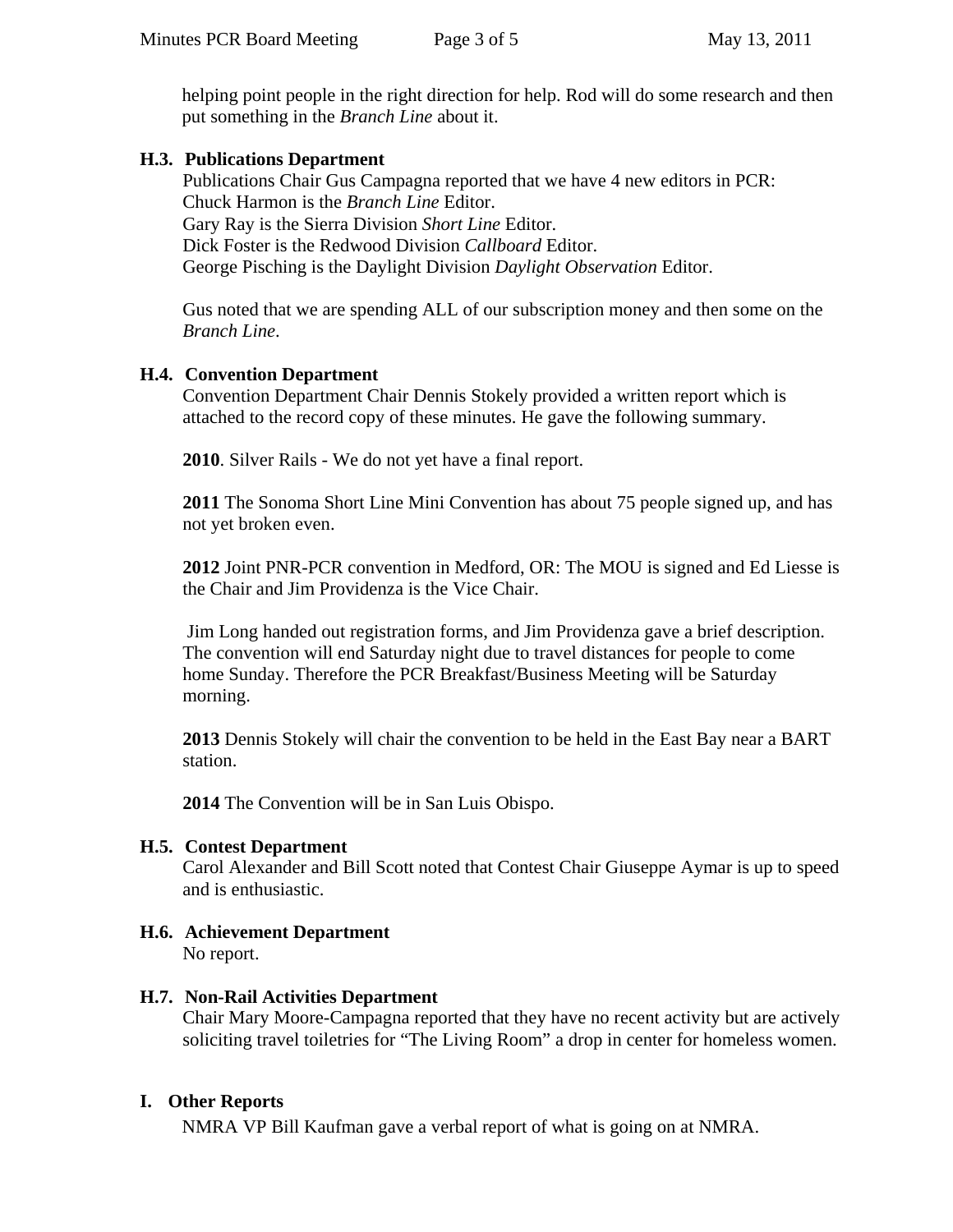### **J. Unfinished Business**

# **J.1. Written Agreement with 21st Century Limited, Inc.**

The 21<sup>st</sup> Century Limited Board has not yet ratified the agreement to have a PCR member of the 21<sup>st</sup> Century Limited Board.

### **J.2. 2012 Convention Coordination**

This was resolved using the Online Board Meeting of April 28-30, 2011.

### **K. New Business**

### **K.1. Storage of Historical Documents**

A motion was put on the floor to state that we convert the record copy of the minutes to electronic storage, but the motion was not seconded. It was decided that the Secretary should find out if there is any State requirement that we keep paper copies of minutes. If not, the secretary will convert to electronic copies.

### **K.2. NMRA Conventions on Cruise Ships**

Ray deBlieck noted that the NMRA is considering offering the 2015 convention on the West Coast on a cruise ship.

**IT WAS MOVED** by Vice President LaTorres and seconded...

**THAT** "Resolved that the Board of Directors of the Pacific Coast Region of the NMRA is not in favor of an NMRA Convention on a cruise ship in 2015 and will not support any such convention operationally if it makes a port of call in our region." **THE MOTION WAS APPROVED** on a show of hands vote, 3-2.

The Secretary will send a letter to Bob Amsler, Bob Ganglish, and Mike Bresner to this effect.

### **K.3. Hawaiian Division Status**

The Hawaiian Division has about 15 people and is leaderless. After the convention President LaTorres will write a letter to these people asking what they want to do, and then we will act accordingly.

## **K.4. Income Augmentation**

Director Alexander asked if we can come up with a way to augment our income. President Plies authorized Pat LaTorres, Carol Alexander and Ray deBlieck to be an ad hoc committee to look into ways to do this.

## **L. Budget**

**IT WAS MOVED** by Director Houlihan and seconded... **THAT** "The subscription fees for the *Branch Line* be raised to \$12/year."

After some discussion it was decided that the previously mentioned ad hoc finance committee should look into this along with other options.

**IT WAS MOVED** by Vice President LaTorres and seconded...

**THAT** the motion be tabled.

**THE MOTION PASSED (i.e. the original motion was tabled)** by a voice vote.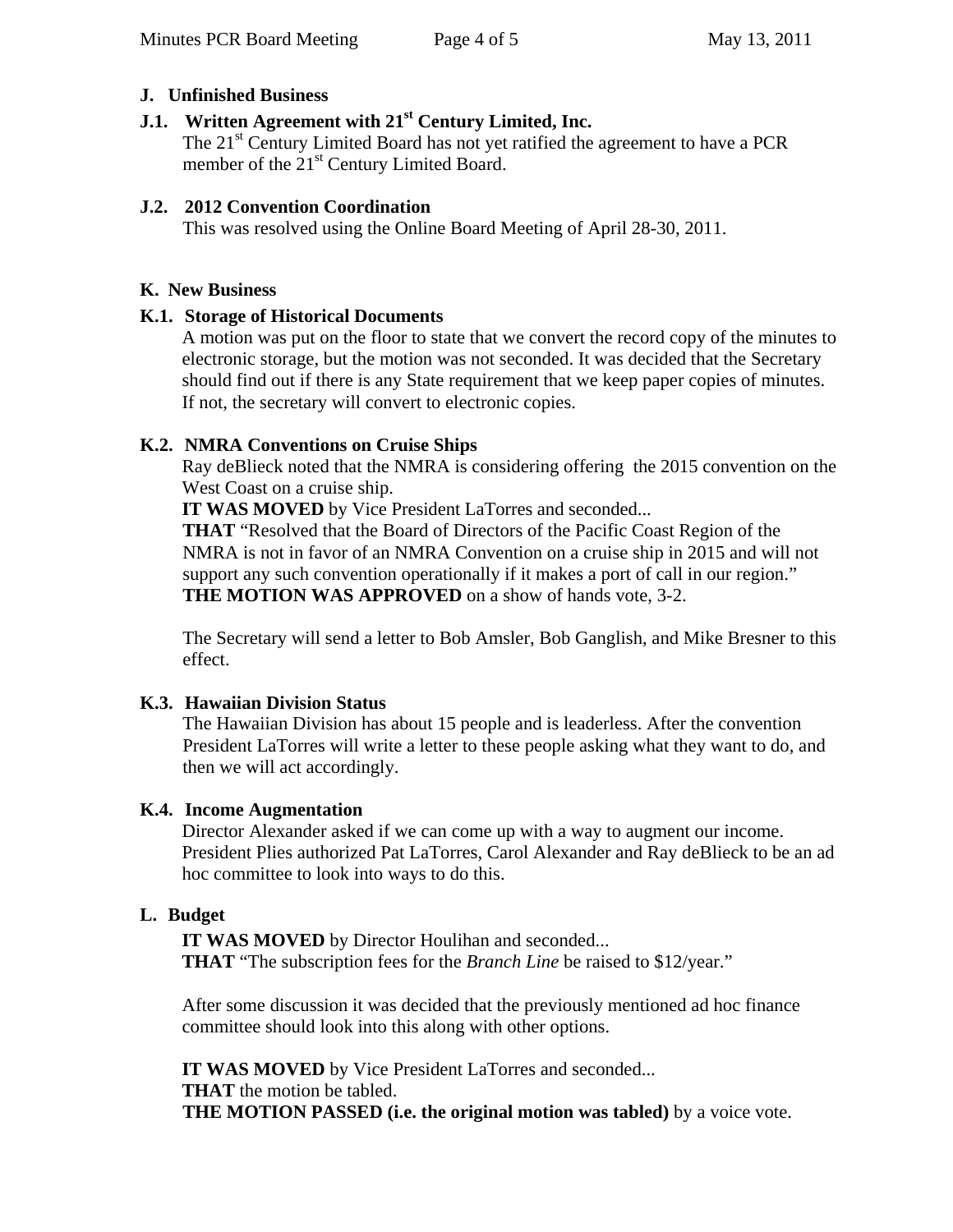### **M. Announcements**

### **M.1. Next Board Meeting**

The next board meeting will be Saturday, October 29, 2011 at Tom Crawford's house, 4337 La Cosa Ave, Fremont, CA

## **N. Adjournment**

**IT WAS MOVED** by Vice President LaTorres and seconded... **THAT** the meeting be adjourned. **THE MOTION WAS APPROVED** on a voice vote.

The meeting was adjourned at 4:25PM.

Respectfully Submitted

Tom Crawford PCR Secretary

Digitally signed by Tom Crawford DN: cn=Tom Crawford, o, ou, email=crawford.tom@sbcglobal.net, c=US Date: 2011.06.02 18:08:17 -07'00'

# WRITTEN DOCUMENTS SUBMITTED TO THE BOARD

|                         | Listed by Agenda Item                                         |  |  |  |
|-------------------------|---------------------------------------------------------------|--|--|--|
| B                       | Agenda                                                        |  |  |  |
|                         | 2011-05-13 PCR Board of Directors Meeting Agenda.pdf*         |  |  |  |
| E                       | <b>Minutes for Approval</b>                                   |  |  |  |
|                         | 2010-10-23 PCR Board of Directors Meeting Minutes.pdf*        |  |  |  |
|                         | 2011-04-28 PCR Board of Directors Online Meeting Minutes.pdf* |  |  |  |
|                         | MOUfinalfor2012convention.pdf*                                |  |  |  |
| F                       | <b>BOD Reports</b>                                            |  |  |  |
| F.1                     | 2011-05-13 PCR President's Report.pdf*                        |  |  |  |
| F.2                     | 2011-05-13 PCR Vice President's Report.pdf*                   |  |  |  |
| F.3                     | 2011-05-13 PCR Treasurer's Report.pdf*                        |  |  |  |
| $\overline{\mathsf{G}}$ | <b>Director's Reports</b>                                     |  |  |  |
| G.2                     | 2011-05-13 Coast Division Directors Report.pdf*               |  |  |  |
| G.3                     | 2011-05-13 Sierra Division Director's Report.pdf              |  |  |  |
| G.4                     | 2011-05-13 Redwood Empire Division Director's Report.pdf      |  |  |  |
| H                       | <b>Other Reports</b>                                          |  |  |  |
| H.1                     | 2011-05-13 PCR Storekeeper Report.pdf*                        |  |  |  |
| H.1                     | 2011-05-13 PCR Election Results.pdf*                          |  |  |  |
| H.4                     | 2011-05-13 PCR Convention Department Report.pdf               |  |  |  |

\* Distributed prior to the Board meeting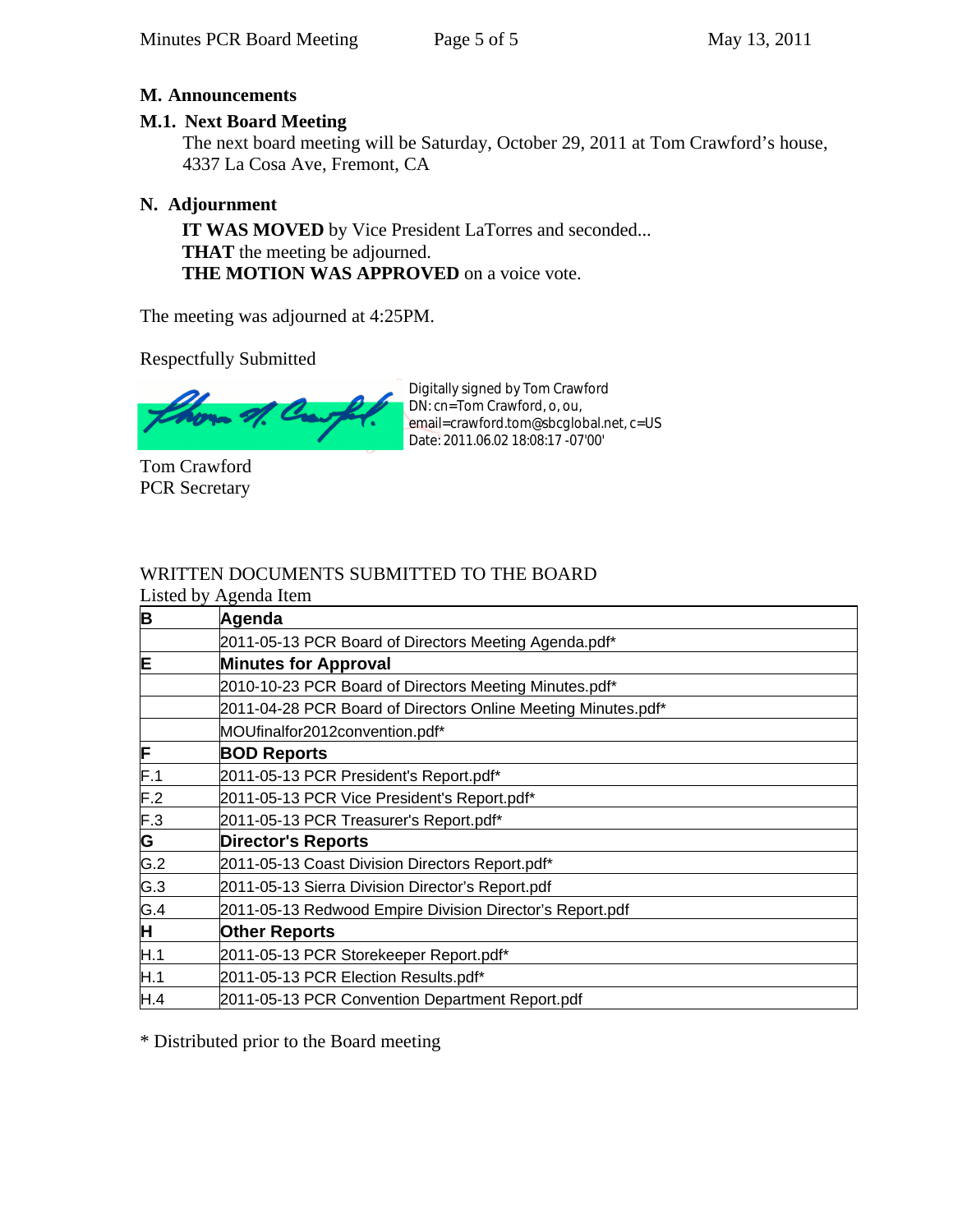# PCR PRESIDENTS REPORT

May  $13^{th}$  2011

This will be my last report as your PCR President. It has been a good run for me and I have enjoyed the privilege of serving you in this office. I came into this office hoping to make a difference in the PCR and leave it in as good a condition or better than when I came. I trust I have been able to do that. I have been honored to have the privilege of serving with an outstanding group of people and will remember each of you fondly. I have said many times before and will say it again, the PCR is the most, if not one of the best organized regions in the NMRA; all thanks to people like this board and staff.

I am looking forward to going to the joint convention with the PNR in May of 2012 in Medford Oregon. A special thanks to Dennis Stokely who has worked so hard and wrote up a very thorough MOU with help from our own Ed Liesse, who is now in the PNR. Because of their hard work we have been able to sign the MOU with the approval from the board. On the subject of conventions we are here in Santa Rosa for a first rate mini‐ convention thanks to Steve Skold, Carol Alexander, and Gus Campagna. They have planned an outstanding and interesting time for those us here. I am also looking forward to the National Convention in Sacramento in July and from all the reports we are in for a really great time. I understand the interest in this year's National Convention is very high and that is due in no small part to Mr. Ray deBlieck and his fine staff. This I am sure will be one of the best National Conventions that we have had in a long time. Our treasurer, Mr. Larry Altbaum stated in his report that we are doing fine financially for now, but we should be looking at perhaps increasing the Branch‐Line subscription if things stay the same. We might also look at promoting more of our membership to take the Branch‐line on line and see if we can lower our costs in that way. I know Gus Campagna has been trying to promote this idea, so maybe the Division officers and editors could join him in promoting this idea.

In closing, I would like to say thank you to you all for your friendship and support in keeping the PCR on the right track. As Pat La Torres takes over as the new PCR President I know that the Region will be in very good hands. Please give him and his new Vice President this same wonderful support. I know there will be nothing but high greens ahead for the PCR. So I will leave with you with President Ronald Reagan's words when he left office, "Not bad, not bad at all".

Ron Plies MMR PCR President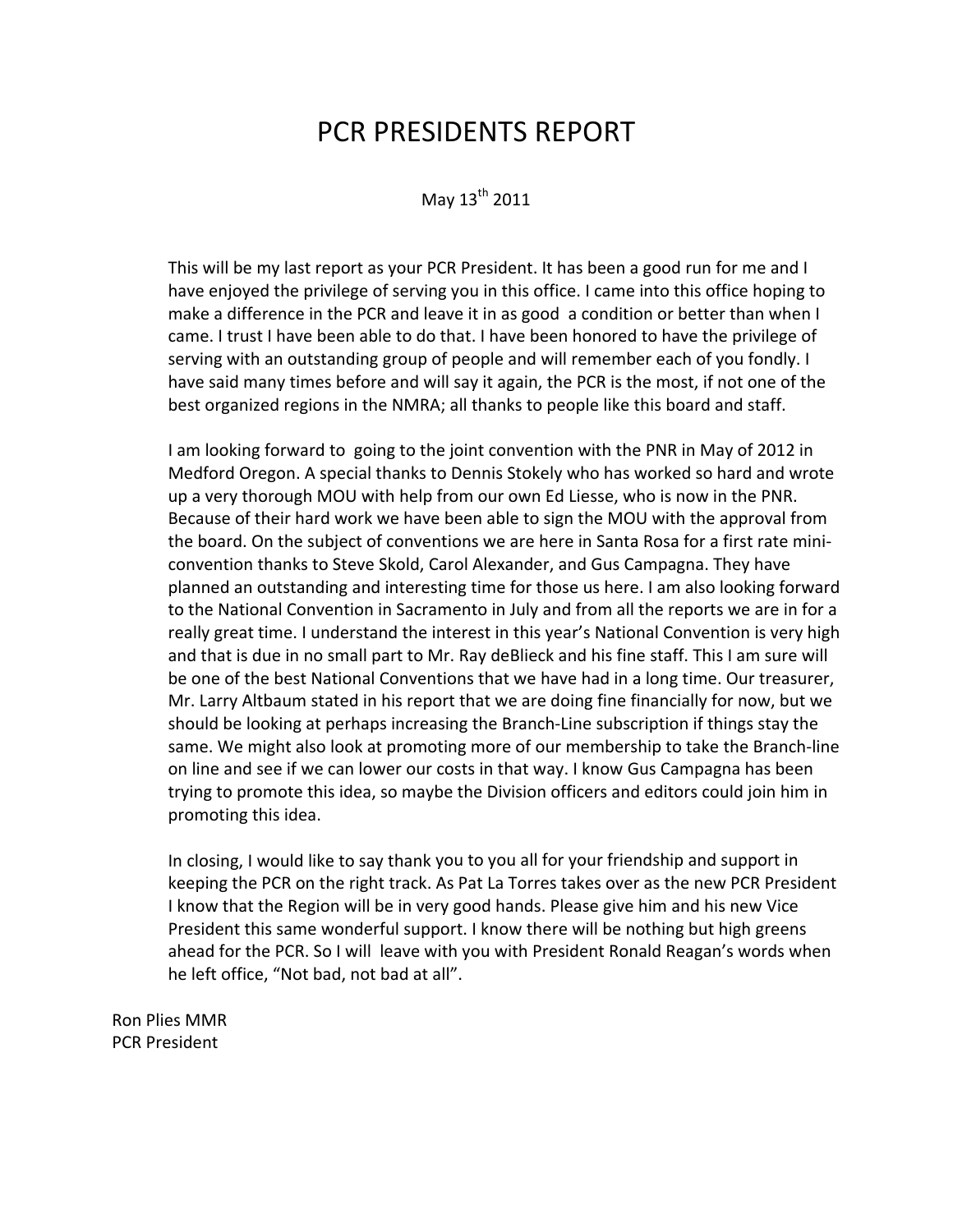### **VICE PRESIDENT'S REPORT May 13, 2011, ANNUAL BOARD MEETING**

Again, a fairly quiet past six months, but there have a few items which may be of note. I'll try to touch on the few matters which I've been aware of and/or involved in, and as usual I hopefully won't miss too much.

The first item of which I am aware (and I believe this is on the President's radar as well), is the need for a new Regional Storekeeper. Steve Skold has served in this position for some time and has asked to be replaced. Since this may become my first matter as the incoming President, I will ask for recommendations from anyone on the Board. I've put a couple of requests out on the PCR Yahoo group, but as of early April I have heard no volunteering voices from the membership. I'd like to get this addressed soon, so we can give Steve back his storage space at home.

While on the matter of region owned supplies, one of our digital projectors went missing following the PCR convention at Sparks. I would like to ask the Sierra Division Director to take a deeper look into this, with the consideration that the Sierra Division may be asked to replace the missing unit.

One of the item that I mentioned in my report for the mid-year meeting was IRS/California tax status. As I mentioned at the time, I seem to recall it being addressed in the past, but I'm wondering if we want to investigate trying to change from a 501(c)7 status to a 501(c)3. I believe that we would need to engage in a more pro-active outreach on the educational aspects of our hobby, but our work with the Boy Scouts might already be moving us in the correct direction. Perhaps we might want to look at this more when we reach the New Business portion of the meeting.

One other item from the last Board meeting was the creation of a PCR BoD Yahoo group. While most of the Board has joined in on this, there are some that have yet to sign up. I will be sending out invites to join to any Board members not already signed up, as well as some of the key department chairs. My hope is that this will enable us to move forward in a bit more timely manner than has been happening on some items. While the department chairs will be getting the postings, it is my intent that this is primarily for informational purposes only. Though I would obviously desire input when a given department is being addressed.

One of the items that dropped into my lap when I was elected to V.P. was membership. What with a new V.P. coming on board this weekend, I will probably pass that baton on to him. This is still what I see as one of, if not the key areas of focus for the region. While we have managed to bring new members on board over the past year, we constantly need to work on holding on to those we have. One of the primary ways that I see to do this will be to provide a return on their investment in the region. The growth of the SIGs within the PCR is one area, but we need to keep in mind that the SIGs are partner organizations, NOT a direct part of the NMRA or the PCR. This year we have an opportunity to reach several potential new members through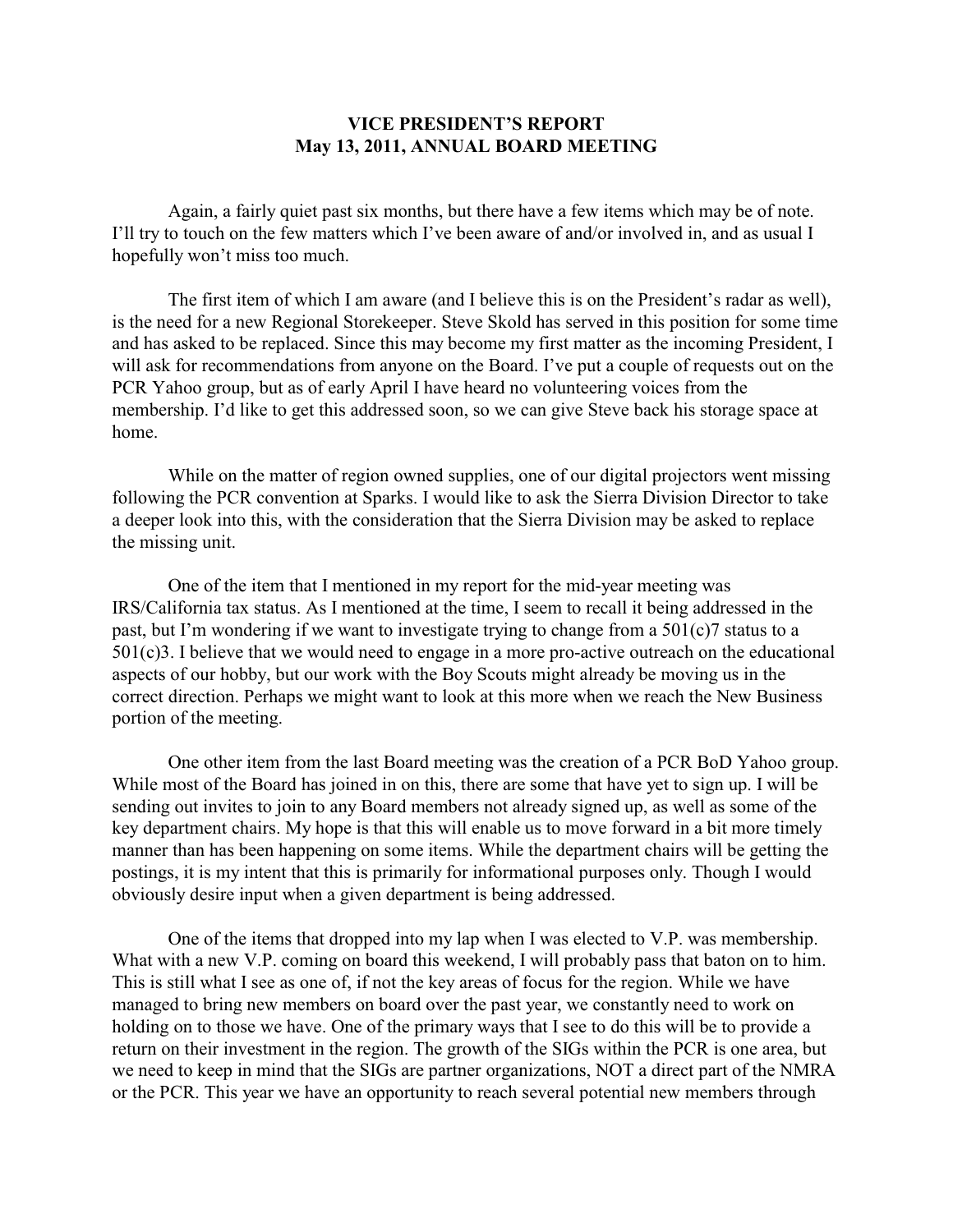the NMRA national convention at Sacramento, X2011 West. I ask that everyone on the Board look for ideas on how we can maximize this outreach.

I believe that this covers what I have to add at this time regarding activities of the past six months, though I'm sure that there is something (or things) I've missed.

Respectfully submitted, Pat LaTorres, V.P., PCR/NMRA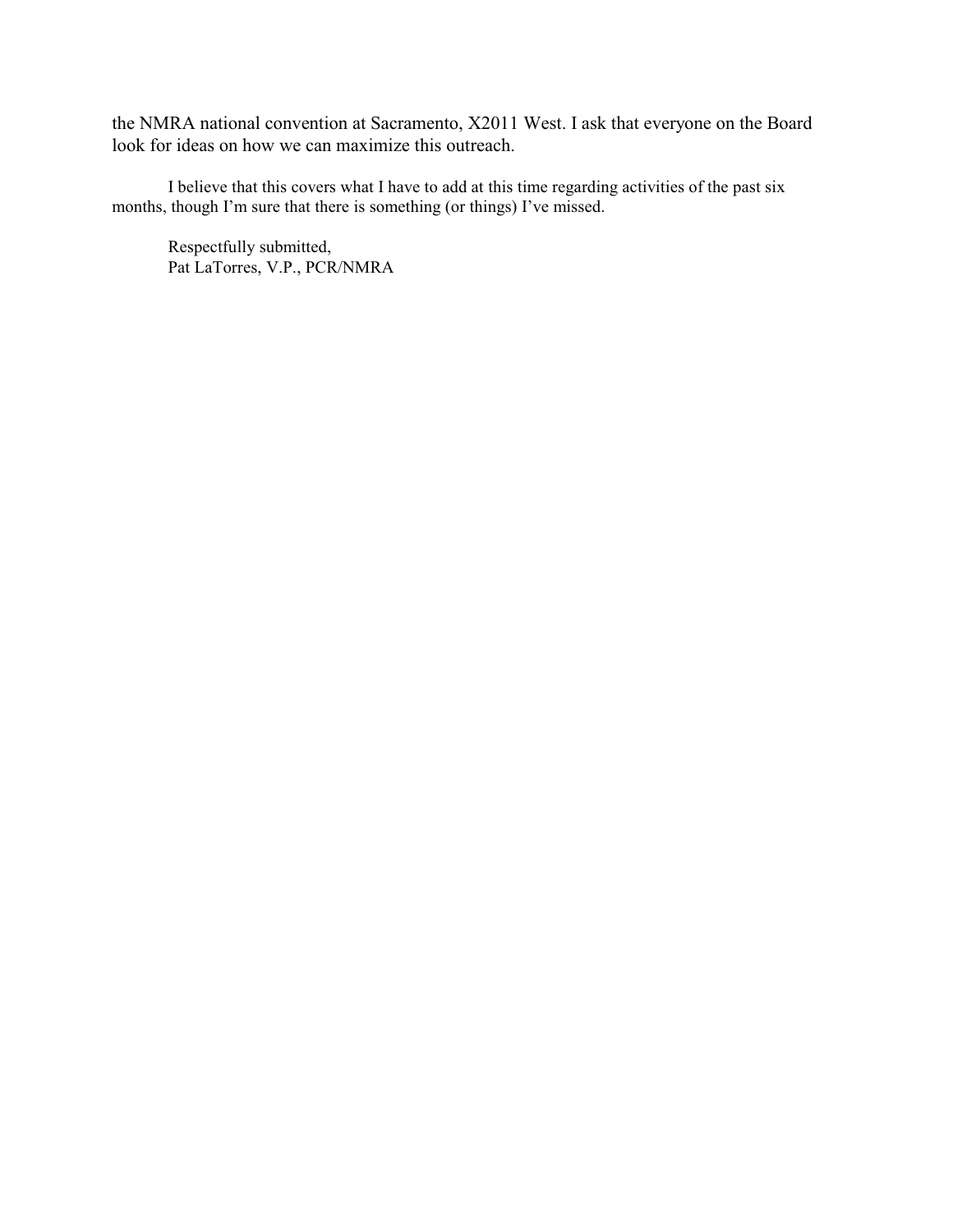# **PACIFIC COAST REGION**

#### **of the**

# **NATIONAL MODEL RAILROAD ASSOCIATION**

#### **Treasurer's Report**

### April 25, 2011

The finances of the Region continue to be somewhat stable, though income continues to decline. BranchLine subscription revenue has decreased slightly compared with 2010, but the major impact is a substantial reduction in interest income. PCR has realized an **operating** deficit for the year of almost \$2800, as compared to a \$3176 deficit last year. I expect this situation to continue into next year, as reflected in the \$2220 projected operating deficit. You will notice that the BranchLine is both realizing less revenue, and as print runs get smaller, also costing less to produce and distribute. That said, in spite of my firm conviction that operating costs should be covered each year by current year income, I believe we can weather an additional period of this until the interest market improves. The best rates I expect to be able to obtain on the Life account when it comes up for renewal in August will probably be less than one percent.

Our Convention Reserve is now nearing \$50,000. To weather the current financial climate, I proposed last year using these funds to augment our operational needs until the situation improves. In fact, changes to our operating checking account by Chase has required a balance of \$5000 to be in the account at all times. I have therefore transferred the 2010 convention proceeds from the convention to the operating account to avoid a \$21 per month service fee. (This was done in April, so does not reflect in the attached financial statements. In addition, we will get a credit for the fees paid in FY 2010 as shown on the statement.) You will also note that the interest on the convention checking account is pitiful. A change was recently made to the account to increase the interest rate by a factor of about 20. Not enormous, but every little bit helps. It is important, though, to recognize that the cost of supporting our member subscriptions far exceeds the income derived. Our subscription related income (including the interest from the Life Savings account) is about \$3900, while the cost to produce and distribute the BranchLine is over \$6400. Even including the rebate from National retained by the Region, the publication is still about \$1500 underfunded. A return to reasonable returns from our investable assets will significantly improve this issue.

In summary, the finances of the Region are stable, and we have more than sufficient reserves to weather the current financial climate. It may be prudent, however, to begin thinking about an increase in the BranchLine subscription fee within the next few years.

My apologies, but I will not be able to be at the meeting on May 13. Please email me at [emerbaum@msn.com](mailto:emerbaum@msn.com) or call me on my cell, (510) 912-1076, with any questions should you wish prior to the meeting.

Respectfully Submitted,

Larry Altbaum Treasurer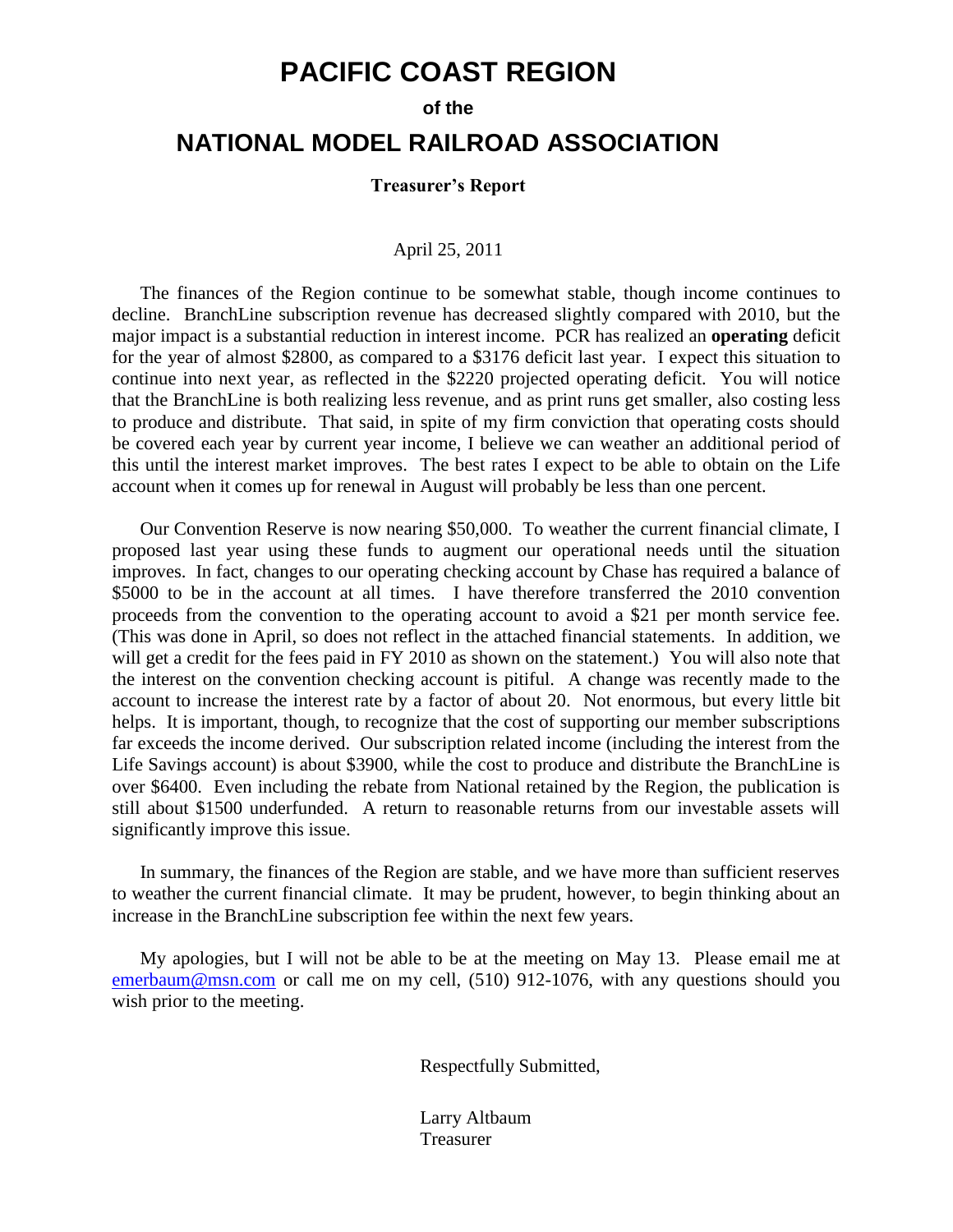# **Pacific Coast Region - NMRA**

**Budget**

|                                 | <b>Adopted</b><br>2010 Bud. | <b>Actual</b><br>2010 | Variance  | <b>Initial</b><br>2011 | <b>Revised</b><br>2011 |
|---------------------------------|-----------------------------|-----------------------|-----------|------------------------|------------------------|
| <b>Operating Income</b>         |                             |                       |           |                        |                        |
| Life Interest                   | 600.00                      | 590.26                | (9.74)    | 650.00                 | 400.00                 |
| <b>BL Subscriptions</b>         | 3,200.00                    | 3310.00               | 110.00    | 3,100.00               | 3150.00                |
| From Nat'l                      | 2,400.00                    | 2209.00               | (191.00)  | 2,300.00               | 2200.00                |
| Other                           | 800.00                      | 250.00                | (550.00)  | 800.00                 | 800.00                 |
| <b>Bank Interest</b>            | 400.00                      | 4.49                  | (395.51)  | 300.00                 | 150.00                 |
| <b>Total Income</b>             | 7,400.00                    | 6363.75               | (1036.25) | 7,150.00               | 6700.00                |
| <b>Operating Expense</b>        |                             |                       |           |                        |                        |
| Operations                      |                             |                       |           |                        |                        |
| <b>Member Services</b>          | 50.00                       | 0.00                  | (50.00)   | 50.00                  | 50.00                  |
| Member Promo.                   | 150.00                      | 53.94                 | (96.06)   | 150.00                 | 150.00                 |
| Achievement                     | 150.00                      | 16.20                 | (133.80)  | 150.00                 | 150.00                 |
| <b>Supplies</b>                 | 100.00                      | 331.39                | 231.39    | 100.00                 | 100.00                 |
| <b>Bank Charges</b>             | 10.00                       | 42.00                 | 32.00     | 10.00                  | 10.00                  |
| Fees & Taxes                    | 20.00                       | 0.00                  | (20.00)   | 20.00                  | 20.00                  |
| Accounting                      | 0.00                        | 0.00                  | 0.00      | 0.00                   | 0.00                   |
| <b>Branchline</b>               |                             |                       |           |                        |                        |
| Printing                        | 5,200.00                    | 4672.49               | (527.51)  | 5,300.00               | 4600.00                |
| Postage                         | 2,200.00                    | 1772.81               | (427.19)  | 2,200.00               | 1900.00                |
| <b>Supplies</b>                 | 100.00                      | 0.00                  | (100.00)  | 100.00                 | 100.00                 |
| <b>Division Support</b>         | 1,200.00                    | 1087.00               | (113.00)  | 1,150.00               | 1200.00                |
| Projects                        | 0.00                        | 0.00                  | 0.00      | 0.00                   |                        |
| Web Page<br>Awards              | 250.00<br>300.00            | 401.31                | 151.31    | 250.00<br>250.00       | 240.00                 |
|                                 |                             | 174.52                | (125.48)  |                        | 300.00                 |
| Misc.                           | 100.00                      | 0.00                  | (100.00)  | 100.00                 | 100.00                 |
| <b>Total Expense</b>            | 9,830.00                    | 8551.66               | (1278.34) | 9,830.00               | 8920.00                |
| <b>Operating Excess/Deficit</b> | (2,430.00)                  | (2187.91)             | 242.09    | (2,680.00)             | (2,220.00)             |
| <b>Convention Income</b>        |                             |                       |           |                        |                        |
| Conv. Exc.                      |                             | 3006.36               | 3006.36   |                        |                        |
| <b>Total Income</b>             | 0.00                        | 3006.36               | 3006.36   | 0.00                   | 0.00                   |
| <b>Convention Expense</b>       |                             |                       |           |                        |                        |
| <b>Total Expense</b>            | 0.00                        | 0.00                  | 0.00      |                        | 0.00                   |
| <b>Convention Exc/Def</b>       | 0.00                        | 3006.36               | 3006.36   | 0.00                   | 0.00                   |
| <b>Total Excess/Deficit</b>     | (2430.00)                   | 818.45                |           | (2680.00)              | (2220.00)              |

**Note -** Items in bold are discussed in the Treasurer's report.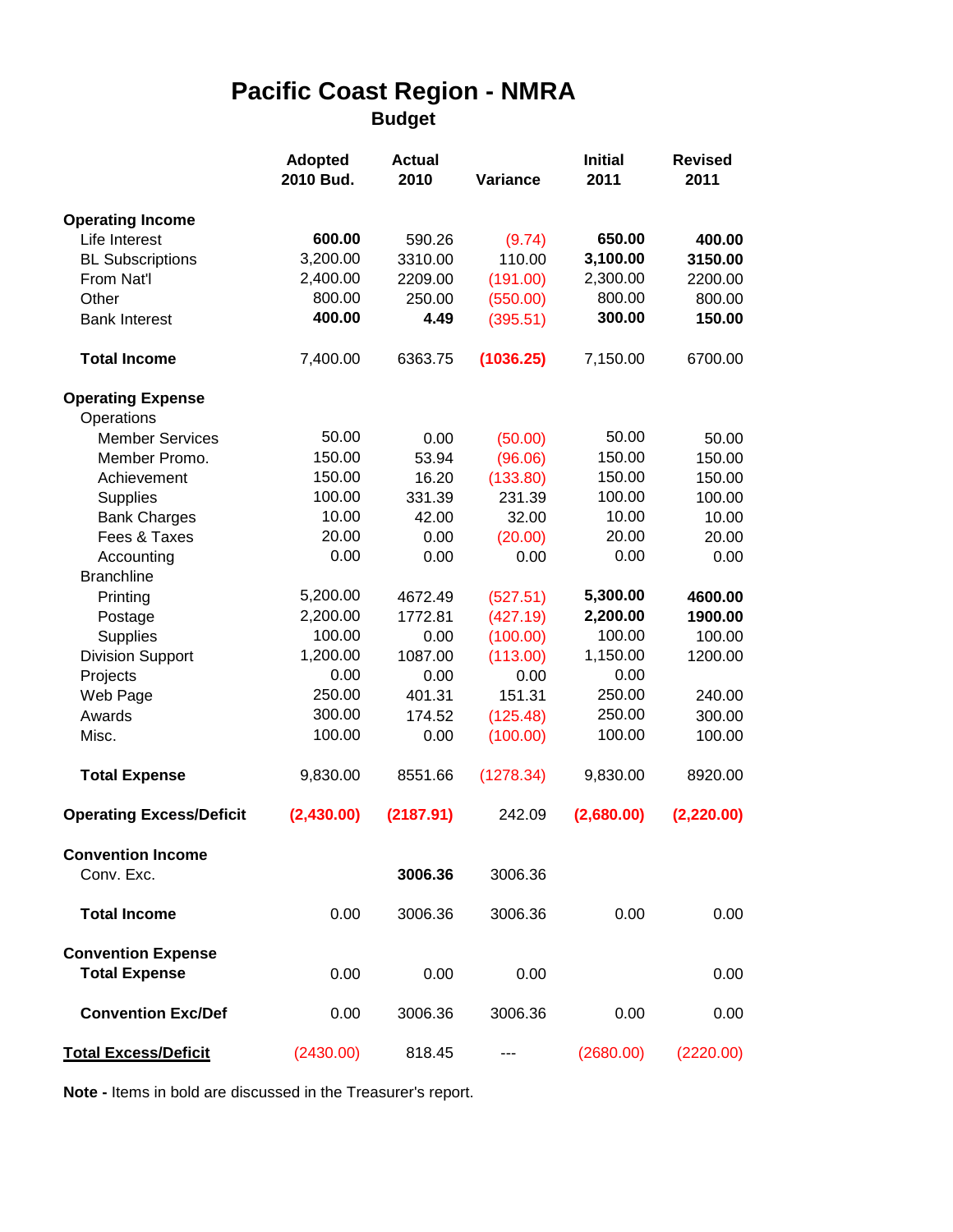### 31-Mar-11 **Pacific Coast Region - NMRA** Page 1 **Comperative Income Statement**

|                                                    | 12 Months<br><b>Ended Mar/11</b> | 12 Months<br><b>Ended Mar/10</b>         | Variance<br>Fav/ <unf></unf>           | % Var                   |
|----------------------------------------------------|----------------------------------|------------------------------------------|----------------------------------------|-------------------------|
| <b>Income</b>                                      | ============                     | $=$ ============                         |                                        | $=$ $=$ $=$ $=$ $=$ $=$ |
| PCR NMRA Rebate                                    | 2,209.00                         | 2,277.00                                 | -68.00                                 | $-3.00%$                |
| PCR BL Subscriptions                               | 3,310.00                         | 3,481.50                                 | $-171.50$                              | $-4.90%$                |
| <b>Convention Proceeds</b>                         | 3,006.36                         | 2,286.68                                 | 719.68                                 | 31.50%                  |
| <b>Merchandise Sales</b>                           | 250.00                           | 0.00                                     | 250.00                                 |                         |
| <b>TOTAL Income</b>                                | ------------<br>8,775.36<br>     | ------------<br>8,045.18<br>------------ | ------------<br>730.18<br>------------ | 9.10%                   |
| <b>Expenses</b>                                    |                                  |                                          |                                        |                         |
| Supplies - Operations                              | 331.39                           | 0.00                                     | 331.39                                 |                         |
| Supplies - Member Promo.                           | 53.94                            | 0.00                                     | 53.94                                  |                         |
| Postage - Operations                               | 0.00                             | 42.00                                    | $-42.00$                               | 100.00%                 |
| Postage - Branchline                               | 1,772.81                         | 1,960.26                                 | $-187.45$                              | 9.60%                   |
| Postage - Achiev. Prog.                            | 16.20                            | 0.00                                     | 16.20                                  |                         |
| Printing - Branchline                              | 4,672.49                         | 5,061.54                                 | $-389.05$                              | 7.70%                   |
| <b>Awards - Operations</b>                         | 174.52                           | 0.00                                     | 174.52                                 |                         |
| Awards - President                                 | 0.00                             | 270.00                                   | $-270.00$                              | 100.00%                 |
| <b>NMRA Division Rebates</b>                       | 1,087.00                         | 1,120.50                                 | $-33.50$                               | 3.00%                   |
| Taxes, Fees, Licenses                              | 0.00                             | 20.00                                    | $-20.00$                               | 100.00%                 |
| <b>Web Services</b>                                | 401.31                           | 239.40                                   | 161.91                                 | $-67.60%$               |
| <b>Bank Service Charges</b>                        | 42.00                            | 0.00                                     | 42.00                                  |                         |
| Misc. Expenses - Operatiions                       | 0.00<br>                         | 221.24<br>------------                   | $-221.24$                              | 100.00%                 |
| <b>TOTAL Expenses</b>                              | 8,551.66                         | 8,934.94                                 | -383.28<br>------------                | 4.30%                   |
| <b>OPERATING PROFIT</b>                            | 223.70<br>------------           | -889.76<br>------------                  | 1,113.46                               | 125.10%                 |
| <b>Other Income &amp; Expenses</b>                 |                                  |                                          |                                        |                         |
| Life Interest                                      | 590.26                           | 769.35                                   | $-179.09$                              | $-23.30%$               |
| <b>Convention Interest</b>                         | 4.49                             | 677.28                                   | $-672.79$                              | -99.30%                 |
| <b>TOTAL Other Income &amp;</b><br><b>Expenses</b> | 594.75                           | ------------<br>1,446.63                 | $-851.88$                              | -58.90%                 |
| <b>NET PROFIT</b>                                  | <br>818.45<br>============       | ------------<br>556.87<br>============   | 261.58<br>============                 | 47.00%                  |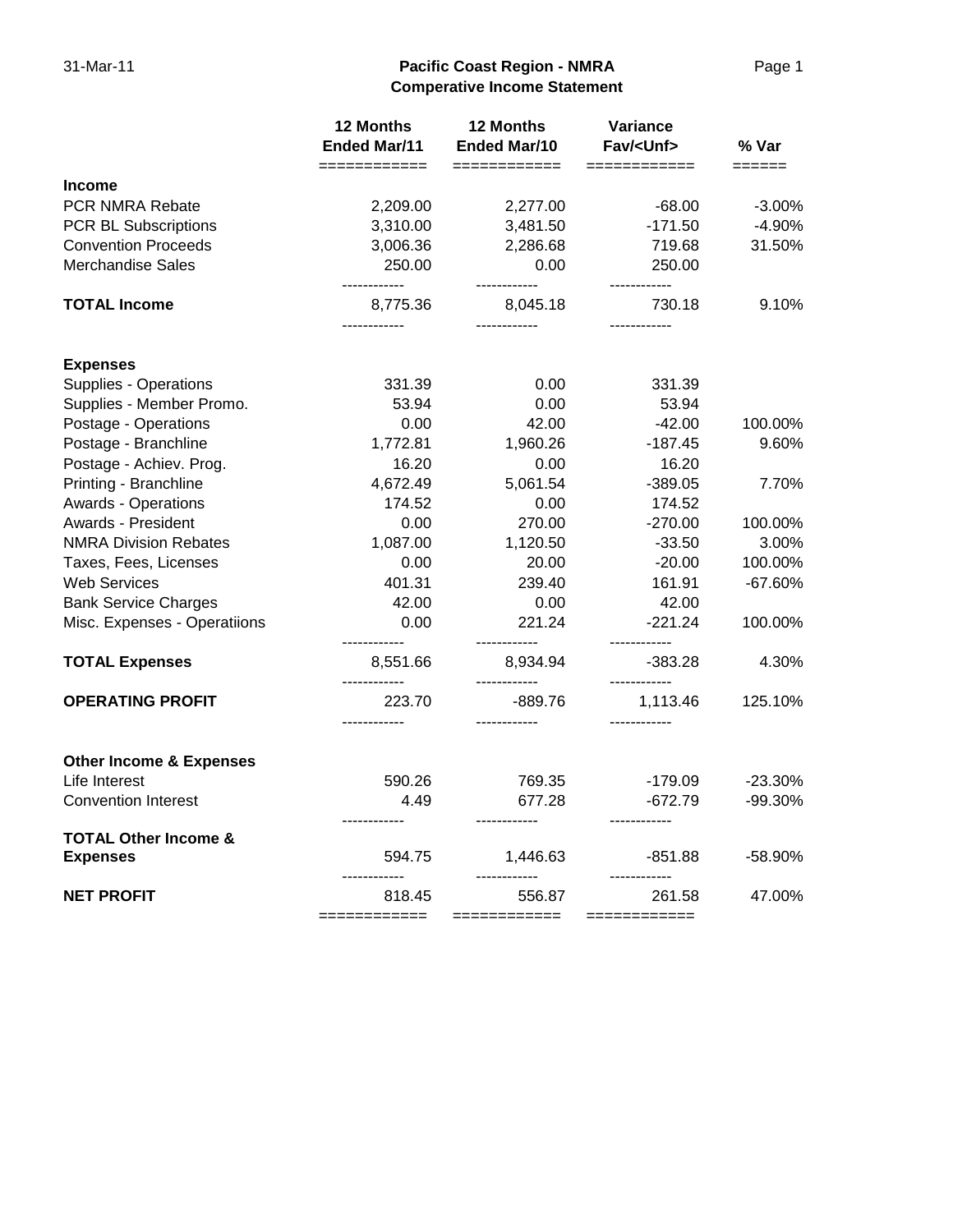### 31-Mar-11 **Pacific Coast Region - NMRA** Page 1 **Comparitive Balance Sheet**

|                                                  | Mar. 2011<br>==========                    | Mar. 2010<br>============                   | Inc/ <dec<br>=====Var====</dec<br> | %<br>$==Var ==$ |
|--------------------------------------------------|--------------------------------------------|---------------------------------------------|------------------------------------|-----------------|
|                                                  |                                            | <b>ASSETS</b>                               |                                    |                 |
| <b>Current Assets:</b>                           |                                            |                                             |                                    |                 |
| Cash                                             |                                            |                                             |                                    |                 |
| <b>General Checking</b>                          | \$3,579.98                                 | \$6,362.64                                  | $-$2,782.66$                       | $-43.70%$       |
| <b>Convention Checking</b>                       | \$48,152.85                                | \$46,142.00                                 | \$2,010.85                         | 4.40%           |
| Life Savings                                     | \$30,132.02                                | \$29,541.76                                 | \$590.26                           | 2.00%           |
| <b>TOTAL Cash</b>                                | -----------<br>\$81,864.85                 | ------------<br>\$82,046.40                 | $-$181.55$                         | $-0.20%$        |
| Convention Adv. Recv.                            | ------------<br>\$3,000.00                 | ------------<br>\$2,000.00                  | ------------<br>\$1,000.00         | 50.00%          |
| <b>TOTAL Current Assets</b>                      | ------------<br>\$84,864.85                | ------------<br>\$84,046.40                 | \$818.45                           | 1.00%           |
| <b>TOTAL ASSETS</b>                              | -----------<br>\$84,864.85<br>============ | ------------<br>\$84,046.40<br>============ | \$818.45<br>============           | 1.00%           |
|                                                  |                                            | <b>LIABILITIES</b>                          |                                    |                 |
| <b>TOTAL LIABILITIES</b>                         | \$0.00                                     | \$0.00                                      | \$0.00                             |                 |
|                                                  |                                            | <b>CAPITAL</b>                              |                                    |                 |
| <b>Retained Earnings</b>                         | \$84,046.40                                | \$83,489.53                                 | \$556.87                           | 0.70%           |
| Year-to-Date Earnings                            | \$818.45                                   | \$556.87                                    | \$261.58                           | 47.00%          |
| <b>TOTAL CAPITAL</b>                             | ------------<br>\$84,864.85                | ------------<br>\$84,046.40                 | \$818.45                           | 1.00%           |
| <b>TOTAL LIABILITIES &amp;</b><br><b>CAPITAL</b> | \$84,864.85<br>============                | \$84,046.40<br>============                 | \$818.45<br>============           | 1.00%           |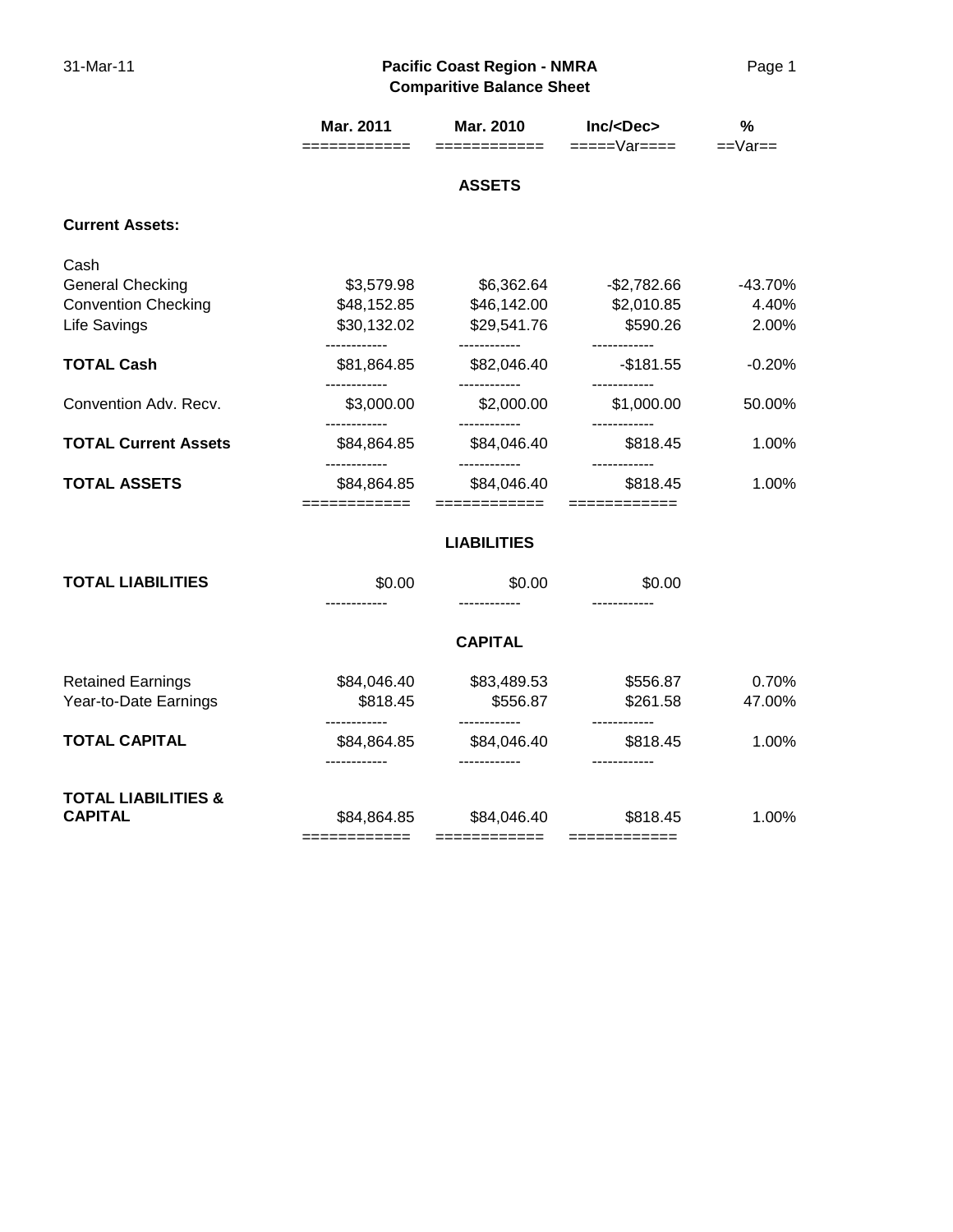### **Coast Division Report PCR Board Meeting – May 13, 2011 Santa Rosa**

Coast Division has experienced another successful year. Our Superintendent, Chief Clerk and Paymaster were all re-elected to another term in office and we are thankful for their leadership in these positions. We held our normal four meetings this year with knowledgeable clinicians, talented contest entrants, auctions run by very dedicated auctioneers and helpers plus the very gracious Job's Daughters running our snack bar to keep us fed. Meeting sites have been a continuing problem to provide facilities for our auction, clinics, and meeting room for about 100 members/friends. Buchser Middle School, which has long been a site we can count on is scheduled for a bit of remodeling and is not available for a period now. We will be trying a new site in Palo Alto, discovered by member Ted Stephens, Congregation Etz Chayim, a Jewish Synagogue. Our first meeting there will be June 12. It looks promising at this point. We are looking for other sites to try which are within our fiscal range.

The Layout Design SIG, Operations SIG, and Coast Division sponsored the now regular meeting in Santa Clara with presentations on a number of topics as well as operating sessions on local layouts. The meet has become so popular, the venue has had to be changed to a hotel ballroom to accommodate the crowd.

Many Coast Division members are participating on the X2011West convention committee and staff. All are looking forward to the convention in July and expect it to be a real treat and chance to meet other modelers from around the country and the world. The Advance Section will be headquartered in Coast and many Coast members will be opening their layouts for tours and operating sessions.

Rod Smith Coast Division Director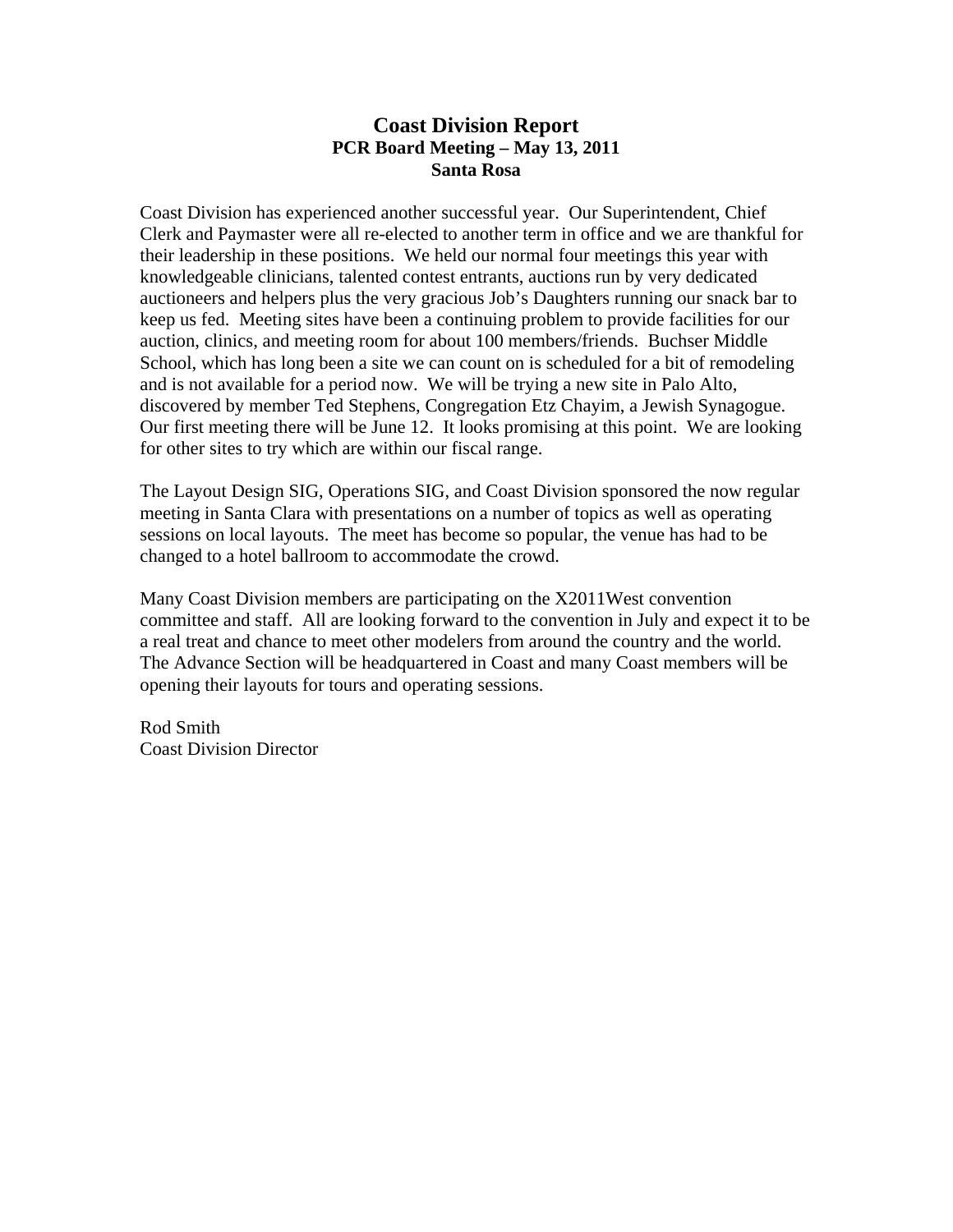

# Director's Report 5/13/11

# **I. Division meets**

The Sierra Division has held two meets since the last Board of Directors' meeting in October:

- 1) In February, we finally held our "two-location" meet successfully, with Steve "Breezy" Gust presenting a clinic on "A Day In The Life Of A Dispatcher" to an in-person audience in Sacramento and a remote audience in Reno(Sparks). The meet also featured a "weathered car" contest, which was won by Dick Witzens.
- 2) Our April meet was held at a photography studio in Sacramento. It featured two clinics: one by Dick Witzens on "35 Years on the Sacramento Central", and one by photographer (and train fan) Ed Asmus on the various aspects of photography (lighting, composition, etc.). The follow-up to this meet will take place on June 4, when the Sierra Division will sponsor a photo shoot including a ride up the Feather River Canyon and a visit to the Portola Railroad Museum. Anyone interested in going should meet at the Park and Ride at I-80 and Sierra College Boulevard, where carpools will be formed. (The planned agenda for the upcoming October meet includes a photo display with pictures from the photo shoot trip.)

# **II. Other Events**

1. The Northern Nevada layout tour previously organized by Chuck Gardner at High Sierra Hobbies was renamed the "Chuck Gardner Memorial Model Railroad Layout Tour" and took place on the weekend of November 5-7. The tour included layouts in the Reno-Sparks area, Fallon, and the Carson City area.

2. Our major publicity and fundraising event, International RailFair, took place on Saturday and Sunday, November 13 and 14. The attendance was increased over last year; and although the gate proceeds still reflected the troubled economy, the vendors reported increased sales. The Sierra Division thanks everyone who volunteered their time and efforts. (Just an advanced heads-up: RailFair 2011 will be held on Saturday and Sunday, November 12 and 13.)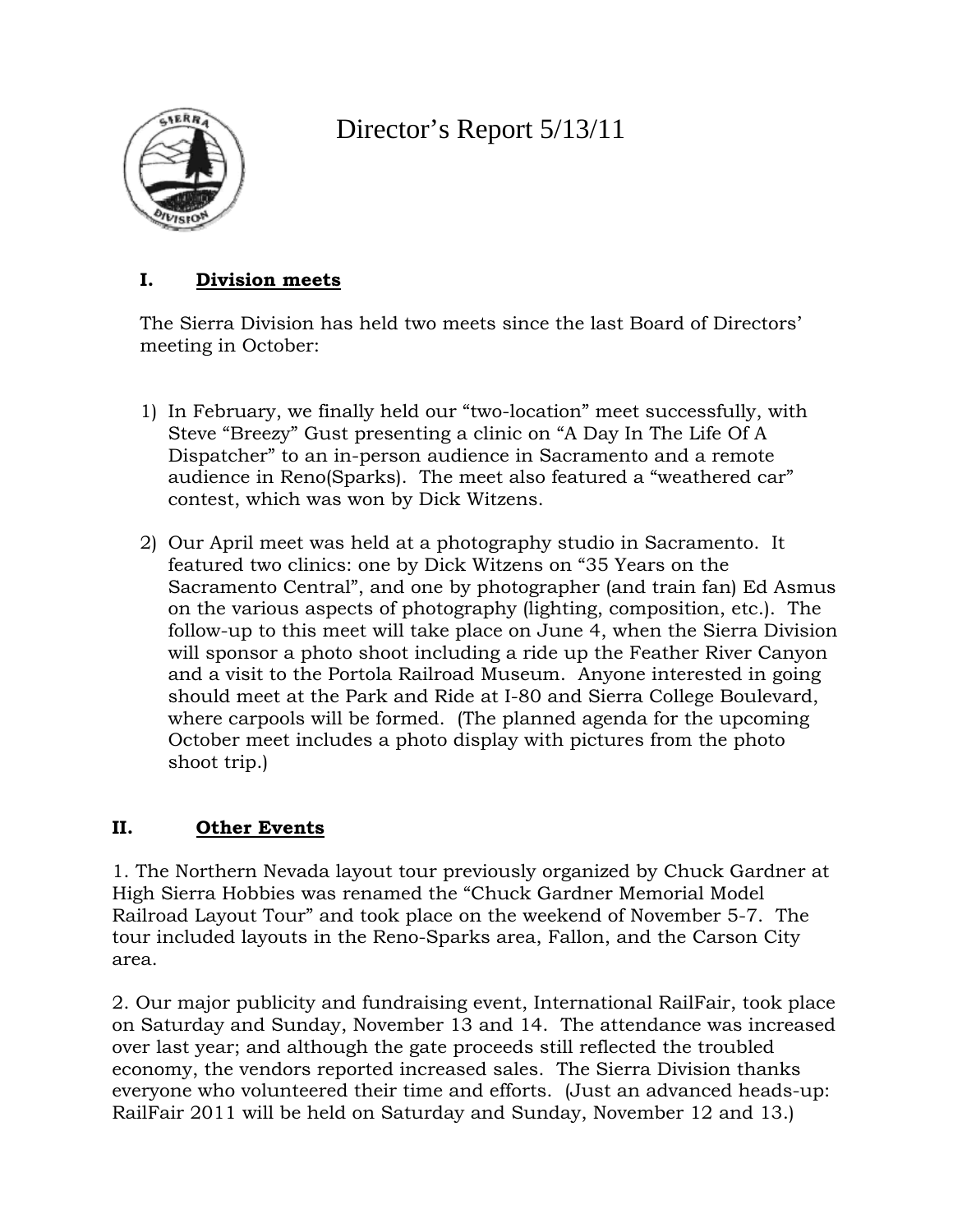3. We also had a booth at the California State Railroad Museum's small train show on November 26, 27 and 28 (Thanksgiving weekend). We set up the TimeSaver/NMRA Information Table and Jim Long decorated it with Christmas lights and other ornamentation. Although we had few volunteers, the attendees to the museum (especially the younger set) enjoyed operating the TimeSaver.

4. Unfortunately, due to various circumstances, we were forced to cancel the plans for a Sierra Division Banquet this year. Hopefully we will be able to resume the tradition in the future.

5. The traditional Sierra Division Picnic meet is tentatively planned for some time in August. Details on date and location will be announced as soon as they are finalized.

## **III. Division Elections**

Since our Division Director (that would be yours truly) will be officially "termed out" next May, we have started recruiting potential candidates for the office. Jim Long has agreed to act as the Nominations Chair for this effort.

Respectfully submitted,

Mary Moore-Campagna Sierra Division Director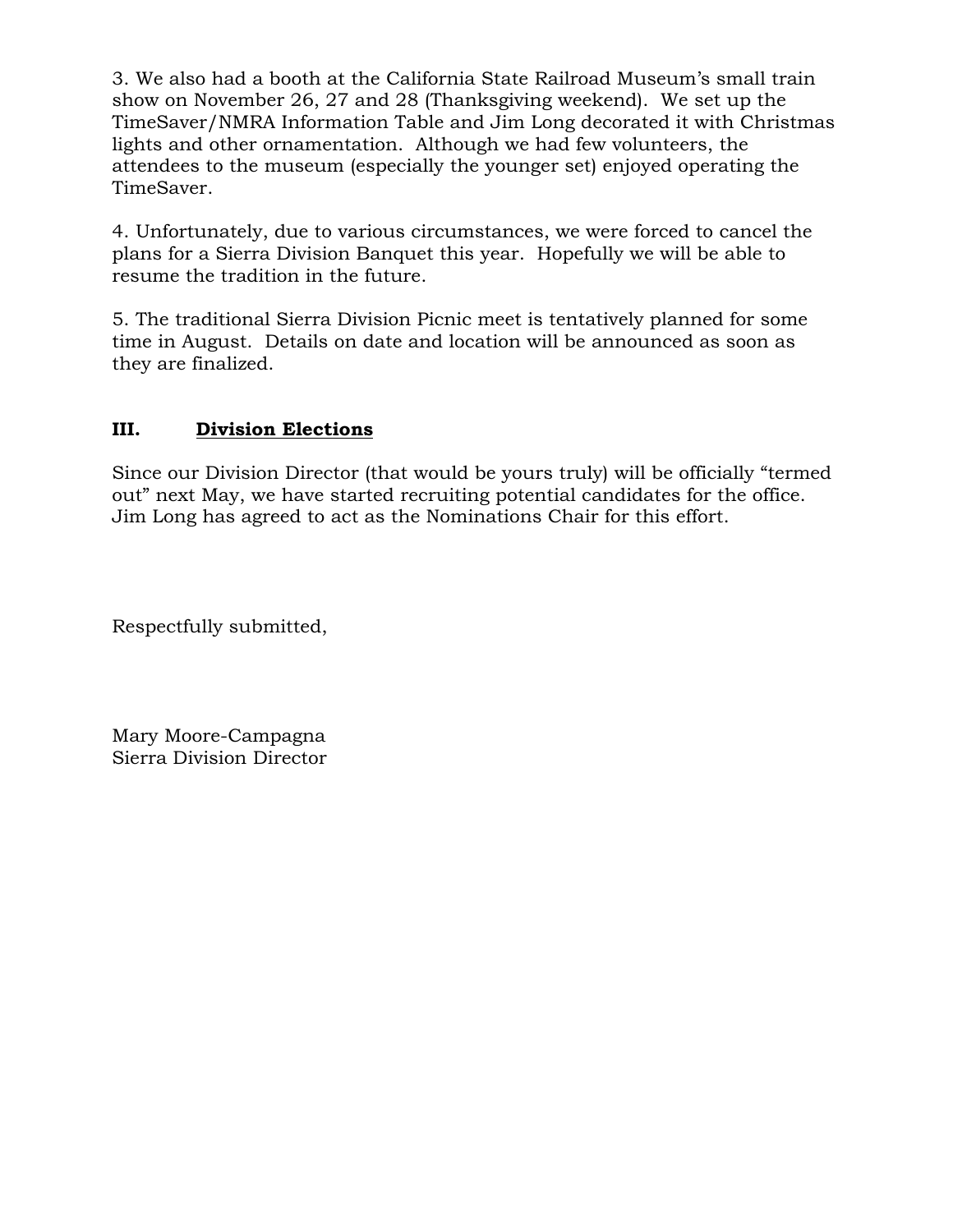# Redwood Empire Division

Director's Report

# May 13, 2011

The Redwood Empire Division is hosting The 2011 PCR Annual Convention in Santa Rosa. Chairman, Steve Skold, has been very successful in getting members who have not participated previously in Division activities to help with the convention. Additionally, the Division is electing new officers and two people who have not previously held office have agreed to run for election. There seems to be a renewed spirit of interest and energy in the Division and that is an encouraging sign. Superintendent Skold and his team deserve the credit for this sense of renewal.

The Division will celebrate its 50<sup>th</sup> Anniversary next weekend, May 21, 2011 with tradition cake and ice cream at Monroe Hall in Santa Rosa. One of the original organizers of the Division will be present to help in that celebration, Mr. Russ Clover.

The Division continues to operate in bringing together model railroaders of all interests throughout the geographical range of the Division's borders. There are operating groups, clubs, historical societies and many outstanding individual modelers in our area. Our goal as a division is to continue to bring together modelers and enthusiasts to enjoy and share our common interests and one another's companionship.

Carol Alexander

Director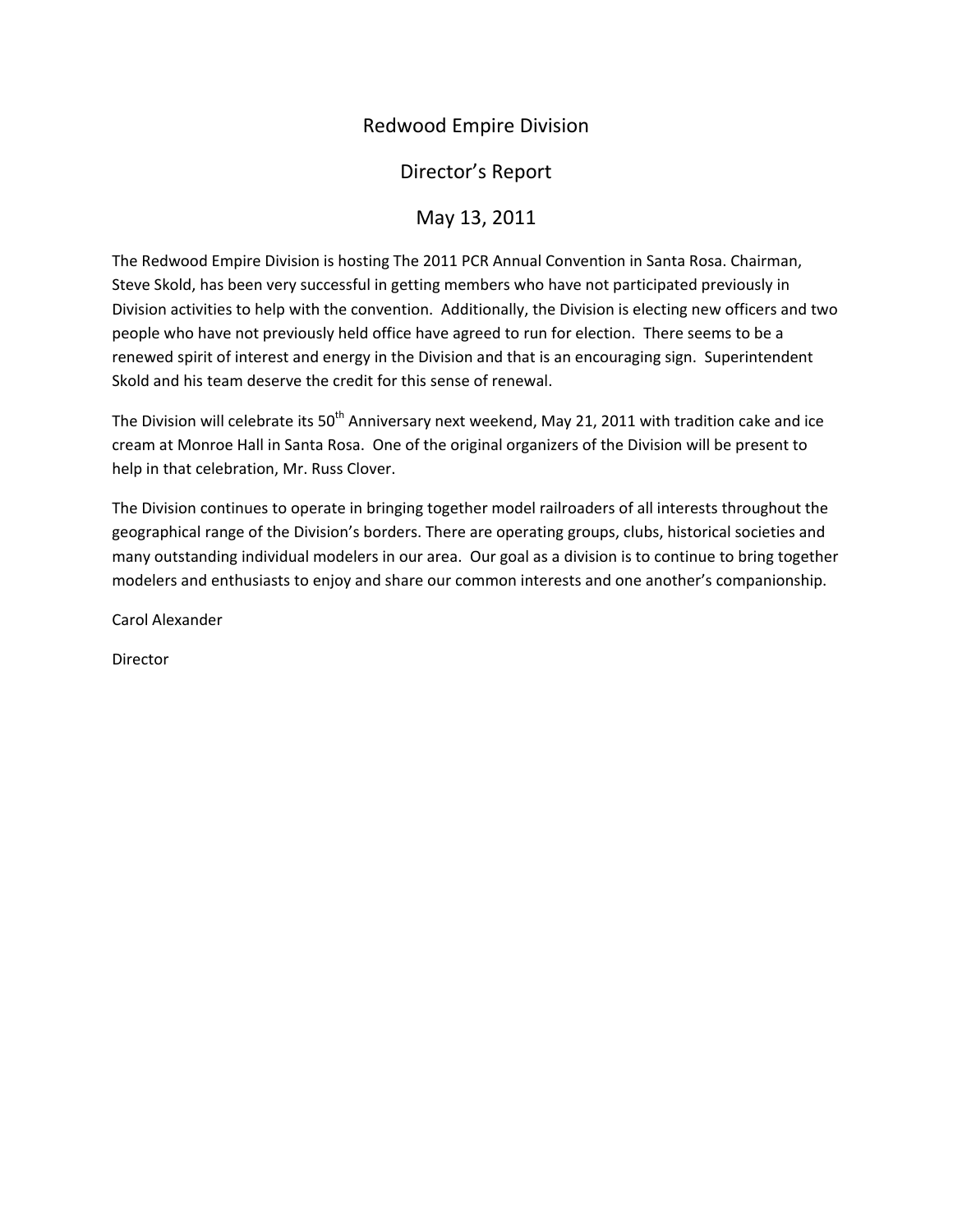May 13, 2011-- Storekeeper Report—Steve Skold

PCR table top display—Steve Skold

Media Projectors (4)—John Marshall,Gus Campagna,Jim Long, Dave Grenier

Keith Heinshon Collection—Ray de Blieck

2000 NMRA Convention Store items—Dave Connery and Ray de Blieck.

Photo Racks—Steve Skold

Model Contest lights – Bill Scott

Convention car display--Jim Long

Projector stands (2) One owned by RED and one by NWPRRHS and are available for PCR meetings.

IBM Think Pad I -Steve Skold 20GB Hard Drive, 512MB RAM XP Home Ser Pack 1, Modem & CD Rom Drive MS Office Pro (2002)

IBM Think Pad II -Steve Skold 20GB Hard Drive, 128 MB Ram XP Home Ser Pack 1, Modem and CDRom Drive MS Office Pro (2002)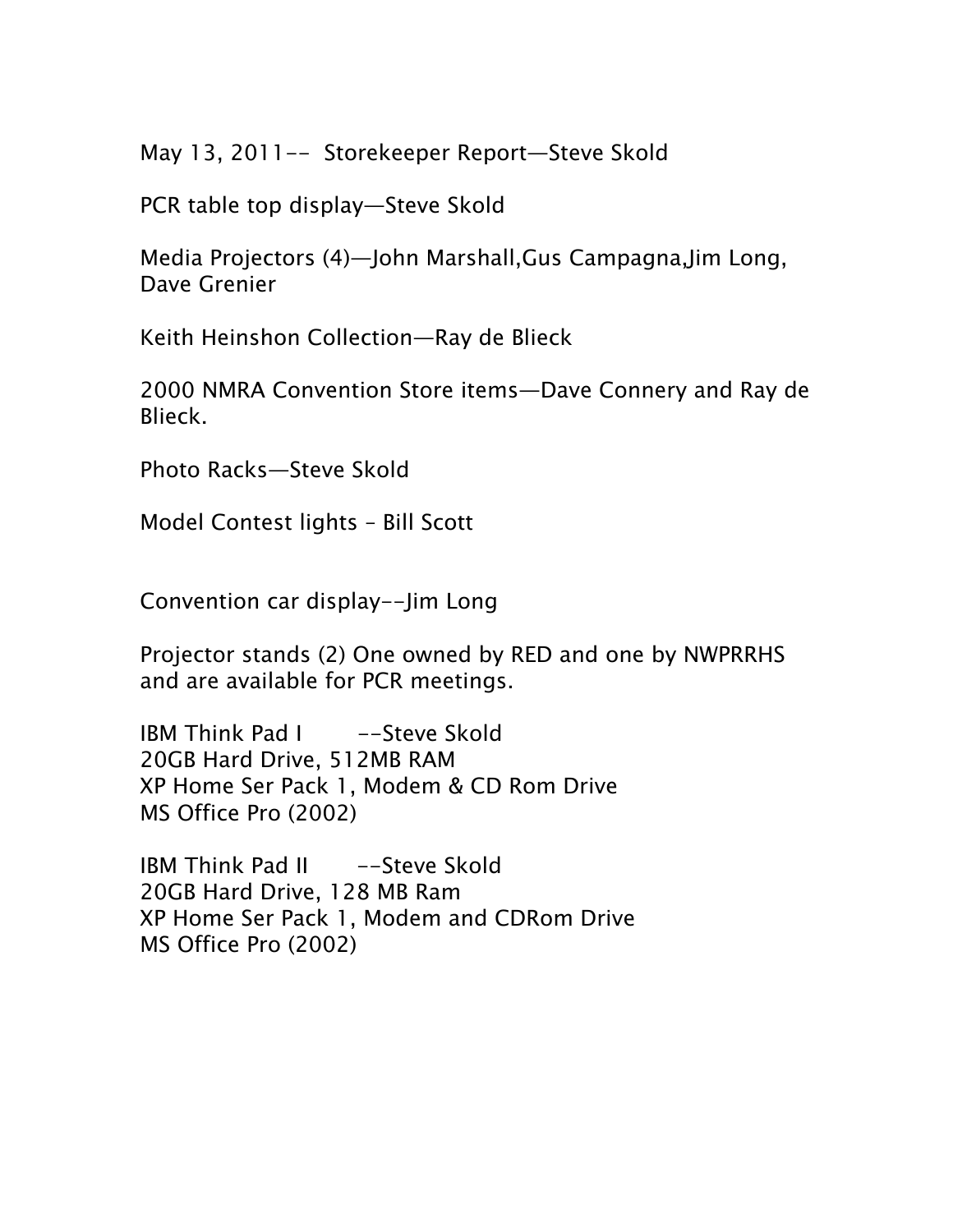PCR Election Results

Total voting: 79. No ballots voided this year.

Results:

President: Pat LaTorres: 78, Jack Burgess (write in): 1.

Vice President: Ed Merrin: 35, Paul Dies: 30, Ted Stephens: 14.

Submitted by: Jim Providenza 5/1/2011